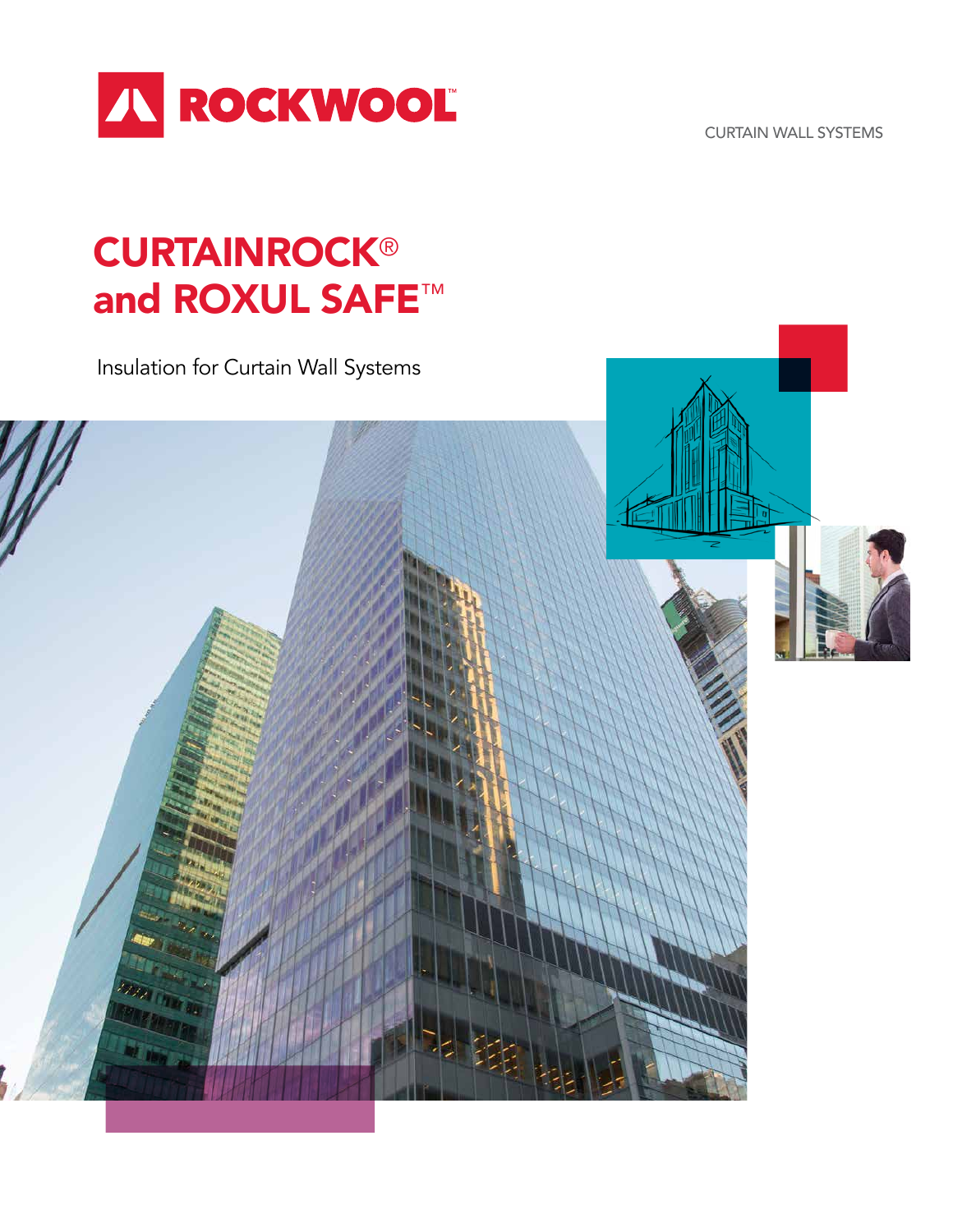# Superior Protection and Performance in a Curtain Wall System

#### ✓ Fire Resistant

- ✓ Long-Term Stable R-Value
- ✓ Sound Absorbent
- ✓ Water Repellent
- ✓ Environmentally Sustainable

#### ROXUL SAFE™

ROXUL SAFE™ is a lightweight, semi-rigid stone wool insulation that provides fire-stopping and acoustical properties. It is designed to fill perimeter gaps between concrete floor slabs and exterior wall systems, between firewalls and ceiling slabs, and around conduit pipes and duct openings through walls and floor slabs.

It is non-combustible and fire resistant, and will not develop toxic smoke or promote flame spread, even when exposed directly to a fire. When ROXUL SAFE™ is used with CURTAINROCK® 40/80, it provides a comprehensive fire-stopping system that has been UL/ULC/Intertek tested and approved for perimeter fire containment systems.



Components: Concrete Floor Slab, ROXUL SAFE™ , Fire sealant, Mullion cover – CURTAINROCK®, Transom, Stiffeners, Spandrel panel.

ROXUL SAFE™ is always used in conjunction with a fire sealant to prevent passage of fire and smoke from one floor to the next.

#### **CURTAINROCK®**

CURTAINROCK® is a lightweight, semi-rigid stone wool insulation board designed for curtain wall systems. ROCKWOOL offers CURTAINROCK®, CURTAINROCK® 40, and CURTAINROCK® 80 to meet a wide variety of curtain wall specifications.

| Product                           | Dimensions $W \times L$               | <b>Thickness</b> |              |              |              |              |              |    |
|-----------------------------------|---------------------------------------|------------------|--------------|--------------|--------------|--------------|--------------|----|
|                                   |                                       | 1 <sup>II</sup>  | 1.5"         | 2"           | 3"           | 4"           | 5"           | 6" |
|                                   | $24''$ x 48" (610 mm x 1219 mm)       | $\checkmark$     | $\checkmark$ | $\checkmark$ | $\checkmark$ | $\checkmark$ | $\checkmark$ |    |
| CURTAINROCK <sup>®*</sup>         | $24'' \times 60''$ (610 mm x 1524 mm) | $\checkmark$     |              |              |              |              |              |    |
| <b>CURTAINROCK<sup>®</sup> 40</b> | $24''$ x 48" (610 mm x 1219 mm)       |                  |              | $\checkmark$ | $\checkmark$ | $\checkmark$ | $\checkmark$ |    |
|                                   | 24" x 60" (610 mm xx 1524 mm)         |                  |              |              |              | $\checkmark$ |              |    |
|                                   | 36" x 60" (914 mm x 1524 mm)          |                  |              | $\checkmark$ | $\checkmark$ | $\checkmark$ |              |    |
|                                   | 48" x 72" (1219 mm x 1829 mm)         |                  |              |              |              | $\checkmark$ | $\checkmark$ |    |
| <b>CURTAINROCK® 80</b>            | $24''$ x 48" (610 mm x 1219 mm)       | $\checkmark$     |              | $\checkmark$ | $\checkmark$ | $\checkmark$ |              |    |
|                                   | 36" x 60" (914 mm x 1524 mm)          |                  |              | $\checkmark$ | $\checkmark$ | $\checkmark$ |              |    |
|                                   | 48" x 72" (1219 mm x 1829 mm)         |                  |              | $\checkmark$ | $\checkmark$ | $\checkmark$ |              |    |
| <b>ROXUL SAFE™</b>                | 24" x 48" (610 mm x 1219 mm)          |                  |              | $\checkmark$ | $\checkmark$ | $\checkmark$ |              |    |

### Product Specifications

\* Canada only

\*\* Custom sizes available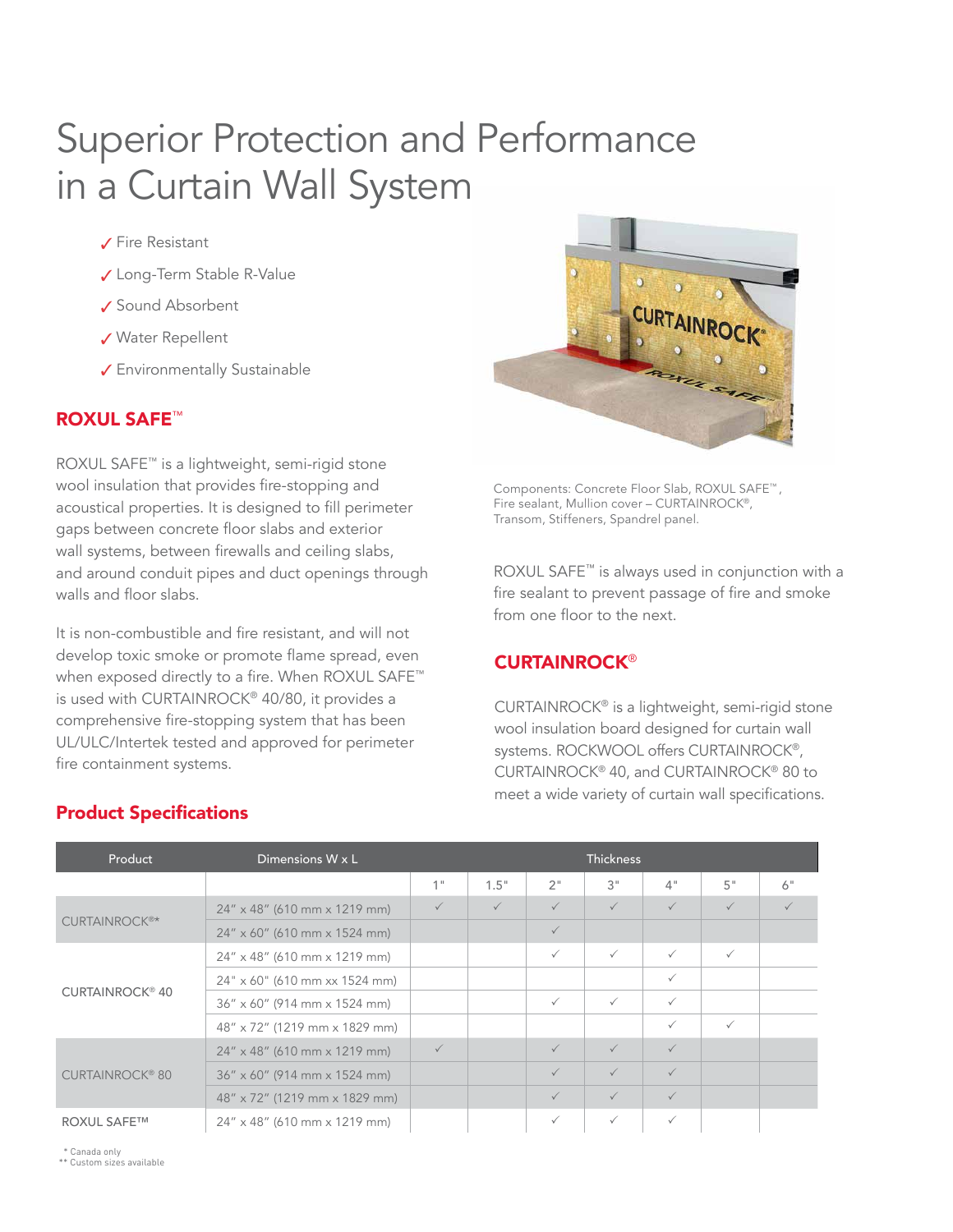## Fire Resistance

CURTAINROCK® is non-combustible and fire-resistant, and will not develop smoke or promote flame spread when exposed to fire, providing a critical line of defense in fire protection.

ROCKWOOL stone wool products have an extremely high melting point of 2150 °F (1177 °C). When used in combination with ROXUL SAFE™, CURTAINROCK® 40 and CURTAINROCK® 80 provide a comprehensive fire-stopping system that has been UL/ULC /Intertek tested and approved for perimeter fire containment systems.

#### Temperature Development in a Standard Fire (ASTM E119)



### Fire Performance



Designed by James K. M. Cheng Architects Inc., the visually stunning Living Shangri-La hotel, located on the Vancouver waterfront, was built using CURTAINROCK<sup>®</sup> and ROXUL SAFE™ products as its specified insulation.

| Product                                                                      | Specification                         | Test                                       | Result                                      |
|------------------------------------------------------------------------------|---------------------------------------|--------------------------------------------|---------------------------------------------|
| ROXUL SAFE™,<br><b>CURTAINROCK®</b><br>CURTAINROCK <sup>®</sup> 40/80        | ASTM E136                             | Behaviour of Materials at 750 °C (1382 °F) | Non-Combustible                             |
| ROXUL SAFE™,<br><b>CURTAINROCK®</b><br>CURTAINROCK <sup>®</sup> 40/80        | <b>CAN4 S114</b>                      | Test for Non-Combustibility                | Non-Combustible                             |
| <b>ROXUL SAFE™,</b><br><b>CURTAINROCK®</b><br>CURTAINROCK <sup>®</sup> 40/80 | ASTM E 84(UL 723) and<br>CAN/ULC S102 | Surface Burning Characteristics            | Flame Spread $= 0$<br>Smoke Developed = $0$ |
| CURTAINROCK <sup>®</sup> 40/80                                               | ASTM E2307/E119                       | Perimeter Fire Barrier Systems             | Complies                                    |
| <b>ROXUL SAFE™</b>                                                           | <b>CAN4 S115M</b>                     | Standard Test Method/Fire Stop Systems     | Complies                                    |
| <b>ROXUL SAFE™</b>                                                           | CAN/ULC-S129                          | Smoulder Resistance                        | 0.01%                                       |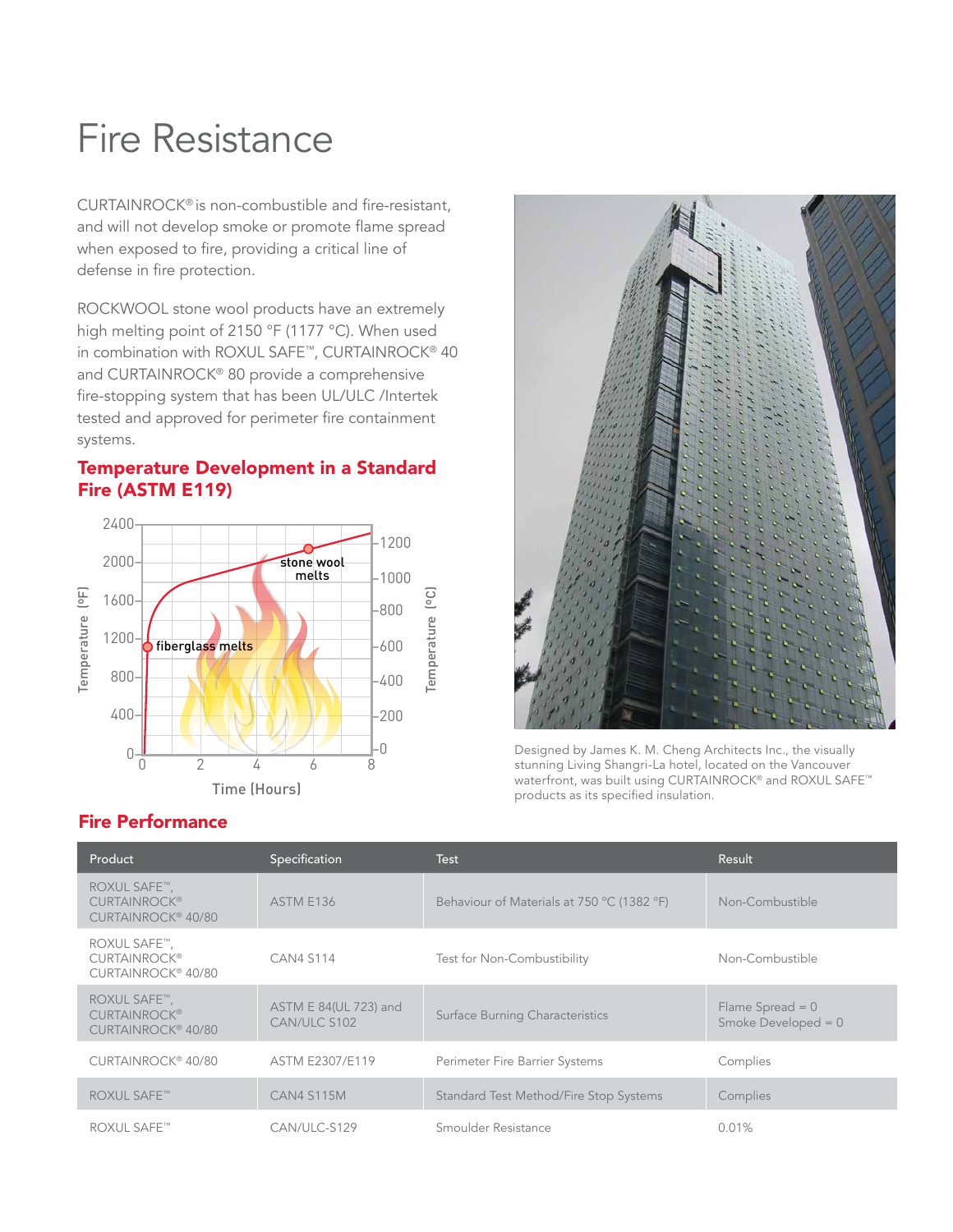### Thermal Resistance

The R-value of ROCKWOOL insulation will not change over time because stone wool is not produced with blowing agents, which off-gas and result in lower thermal performance. Not only is the thermal performance of ROCKWOOL insulation maintained over its lifetime, but the wall's thermal performance remains consistent because ROCKWOOL products are dimensionally stable.

ROCKWOOL insulation will not expand or contract due to temperature variances in the curtain wall system. These attributes result in optimal thermal performance of a building envelope.



Developer Monterey Park used ROCKWOOL CURTAINROCK® insulation for its recently opened 75,000 sq. ft. commerical building in Brampton, Ontario.

### Thermal Performance

| Product                        | Specification                 | Test             | Result                                               |
|--------------------------------|-------------------------------|------------------|------------------------------------------------------|
| <b>CURTAINROCK®</b>            | R-Value / inch $@75^{\circ}F$ |                  | 4.2 $hr.ft^2.F/Btu$<br>$0.74 \text{ m}^2 \text{K/W}$ |
| CURTAINROCK <sup>®</sup> 40/80 | RSI value / 25.4 mm @ 24°C    | ASTM C518 (C177) | 4.3 $hr.ft^2.F/Btu$<br>$0.75 \text{ m}^2$ K/W        |



### Putting on the Ritz



The elegant and post-modern 53 storey Ritz-Carlton hotel/condominium in Toronto was built using more than 30,000 sq.ft of CURTAINROCK® and ROXUL SAFE™ insulation.

ROCKWOOL insulation is recognized and trusted by top architects and contractors across North America who specify our products for energy efficiency, sustainability, fire protection, water resistance, and sound control.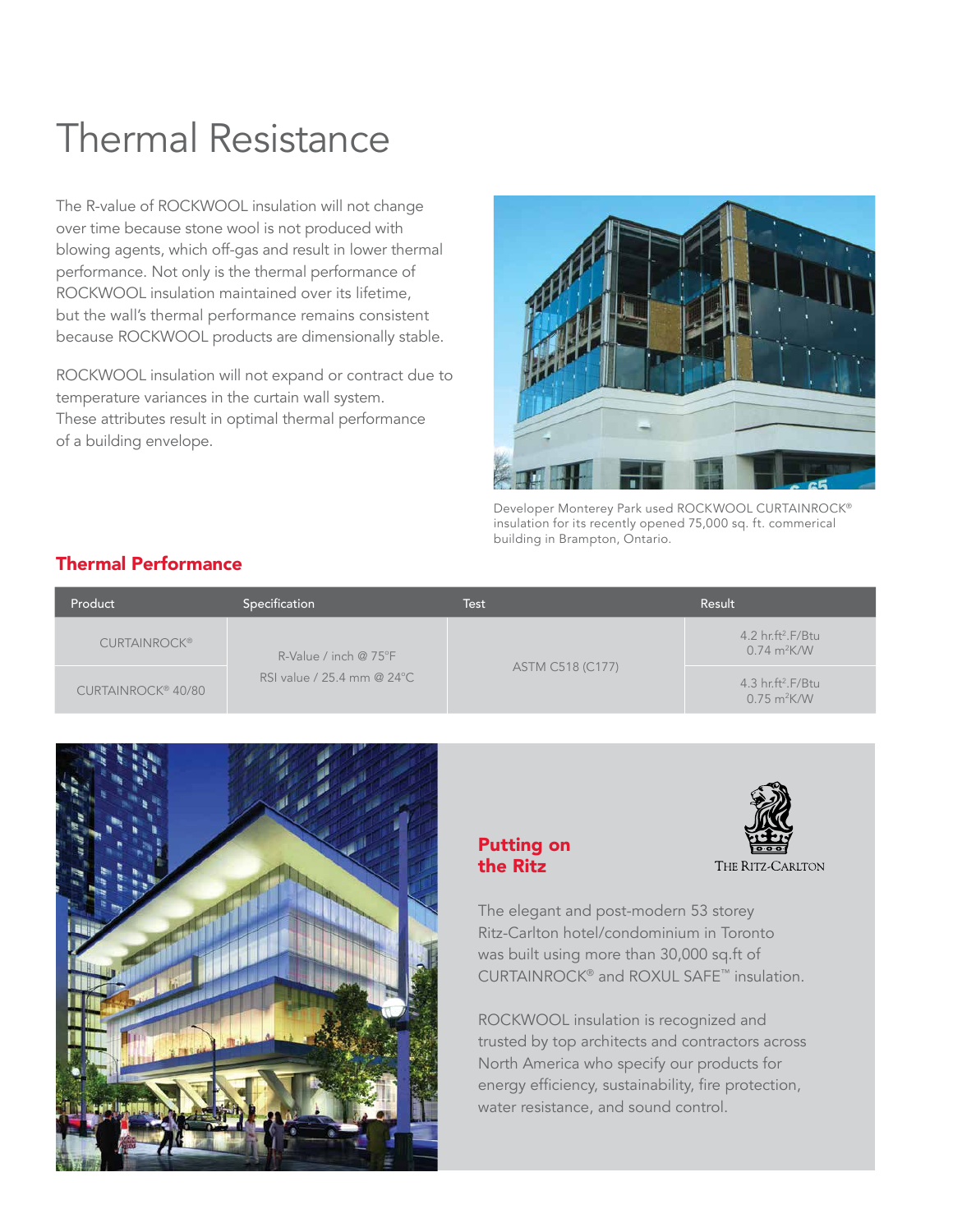# Minimizing Noise with Superior Sound Absorption

CURTAINROCK® demonstrates superior sound attenuation characteristics. The unique multi-directional fiber structure and high density effectively traps and dissipates sound waves, reducing noise transmission into and out of the building.

ROXUL SAFE™ shares the same unique fiber structure and density, also allowing for greater sound attenuation.



In addition to superior sound absorption properties, ROCKWOOL CURTAINROCK® and ROXUL SAFE™ are frequently specified for a variety of commercial curtain wall applications.

| ASTM C 423 CO-EFFICIENTS AT FREQUENCIES |      |      |                  |      |      |      |      |
|-----------------------------------------|------|------|------------------|------|------|------|------|
| Thickness                               | 125  | 250  | 500              | 1000 | 2000 | 4000 | NRC. |
|                                         | Hz   | Hz   | Hz               | Hz   | Hz   | Hz   |      |
| 2 <sup>11</sup>                         | 0.26 |      | $0.68$ 1.12 1.10 |      | 1.03 | 1.04 | 1.00 |
| 3"                                      | 0.63 | 0.95 | 1.14             | 1.01 | 1.03 | 1.04 | 1.05 |
| $4$ "                                   | 1.03 | 1.07 | 1.12             | 1.04 | 1.07 | 1.08 |      |



### CURTAINROCK® Acoustical Performance

| ASTM C 423 CO-EFFICIENTS AT FREQUENCIES |                |      |                                           |               |      |      |      |  |
|-----------------------------------------|----------------|------|-------------------------------------------|---------------|------|------|------|--|
|                                         | 125            | 250  | 500                                       | 1000          | 2000 | 4000 | NRC. |  |
| Thickness                               | H <sub>z</sub> | Hz   | Hz                                        | Hz            | Hz.  | Ηz   |      |  |
| $2^{\circ}$                             |                |      | $0.26$ $0.68$ $1.12$ $1.10$ $1.03$ $1.04$ |               |      |      | 1.00 |  |
| 3"                                      | 0.63           | 0.95 |                                           | $1.14$ $1.01$ | 1.03 | 1.04 | 1.05 |  |
| $\Delta$ "                              | 1.03           | 1.07 | 1.12                                      | 1.04          | 1.07 | 1.08 |      |  |

### CURTAINROCK® 40 – Acoustical Performance

| ASTM C 423 CO-EFFICIENTS AT FREQUENCIES |      |      |                            |      |      |      |            |
|-----------------------------------------|------|------|----------------------------|------|------|------|------------|
|                                         | 125  | 250  | 500                        | 1000 | 2000 | 4000 | <b>NRC</b> |
| Thickness                               | Hz   | Hz   | Hz                         | Hz   | Hz   | Ηz   |            |
| 2 <sup>11</sup>                         |      |      | $0.26$ 0.71 1.14 1.09 1.04 |      |      | 1.03 | 1.00       |
| 3"                                      | 0.65 | 0.94 | 1.13                       | 1.07 | 1.06 | 1.04 | 1.1()      |
| $\Delta$ "                              | O 92 | 1.04 | 1 <sub>07</sub>            | 1.07 | 1.07 | 1.08 | 1 በ5       |

### ROXUL SAFE<sup>™</sup> – Acoustical Performance **60 CURTAINROCK<sup>®</sup> 80 – Acoustical Performance**

| ASTM C 423 CO-EFFICIENTS AT FREQUENCIES |      |      |      |                 |      |      |      |
|-----------------------------------------|------|------|------|-----------------|------|------|------|
| Thickness                               | 125  | 250  | 500  | 1000            | 2000 | 4000 | NRC. |
|                                         | Hz   | Hz   | Hz   | Hz              | Hz   | Hz   |      |
| 2 <sup>11</sup>                         | 0.39 | 0.84 | 1.08 | 1.01            | 1.02 | 1.01 | 1.00 |
| 3"                                      | 0.68 | 0.92 | 1.08 | 1.03            | 1.03 | 1.03 | 1.10 |
| $\Delta$ "                              | 1 OC | O 95 | 1.06 | 1 <sub>04</sub> | 1.06 | 1.08 | 1 በ5 |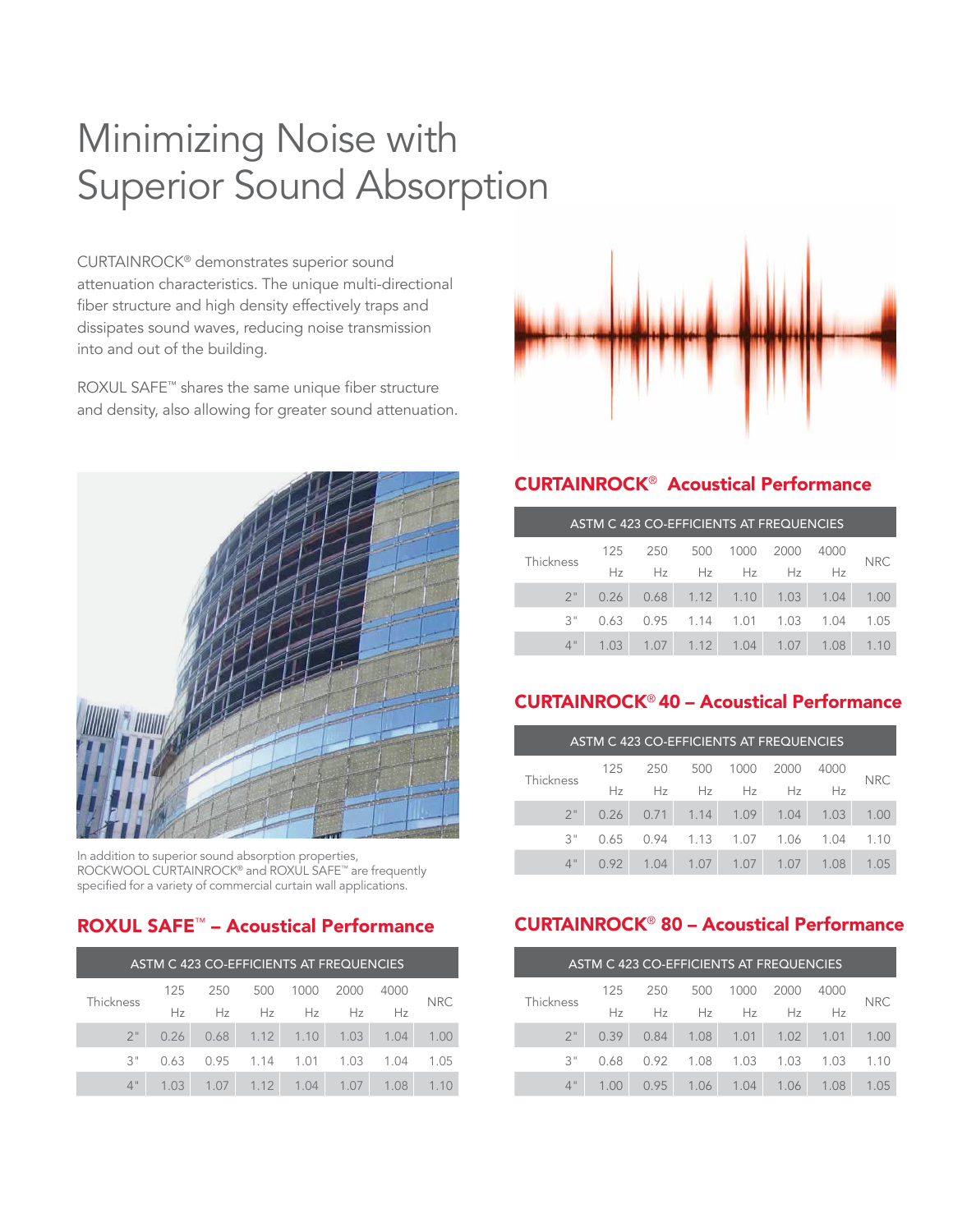# Excellent Moisture Management Features

ROCKWOOL CURTAINROCK® and ROXUL SAFE™ are inorganic and therefore do not rot, corrode or promote fungi, mold and bacterial growth.

Both CURTAINROCK® and ROXUL SAFE™ are water repellent, yet vapor permeable (30-40 perms). These products resist the infiltration of water into the insulation layer and facilitate the drainage of water out of the system to enhance the drying potential of curtain wall assemblies.

This unique vapor permeable quality of ROCKWOOL's curtain wall insulation allows for an increased potential for drying without trapping water in the wall assembly.



#### Moisture Resistance

| Product                                      | Specification      | Test              | Result |
|----------------------------------------------|--------------------|-------------------|--------|
| CURTAINROCK®,<br>CURTAINROCK <sup>®</sup> 40 | <b>ASTM C 1104</b> | Moisture Sorption | 0.01%  |
| ROXUL SAFE™,<br><b>CURTAINROCK® 80</b>       | <b>ASTM C 1104</b> | Moisture Sorption | 0.04%  |

### Corrosive Resistance

| Product                                               | Specification     | Test                                                                                                                                                                                                                       | Result   |
|-------------------------------------------------------|-------------------|----------------------------------------------------------------------------------------------------------------------------------------------------------------------------------------------------------------------------|----------|
| <b>CURTAINROCK®</b><br>CURTAINROCK <sup>®</sup> 40/80 | <b>ASTM C 665</b> | Corrosiveness to Steel                                                                                                                                                                                                     | Pass     |
| <b>CURTAINROCK®</b><br>CURTAINROCK <sup>®</sup> 40/80 | <b>ASTM C 795</b> | Stainless Steel Stress Corrosion Specification as per Test<br>Methods C871 and C692: U.S. Nuclear Regulatory Commission,<br>Reg. Guide #1.36: U.S. Military Specifications MIL-I-24244<br>(all versions including B and C) | Conforms |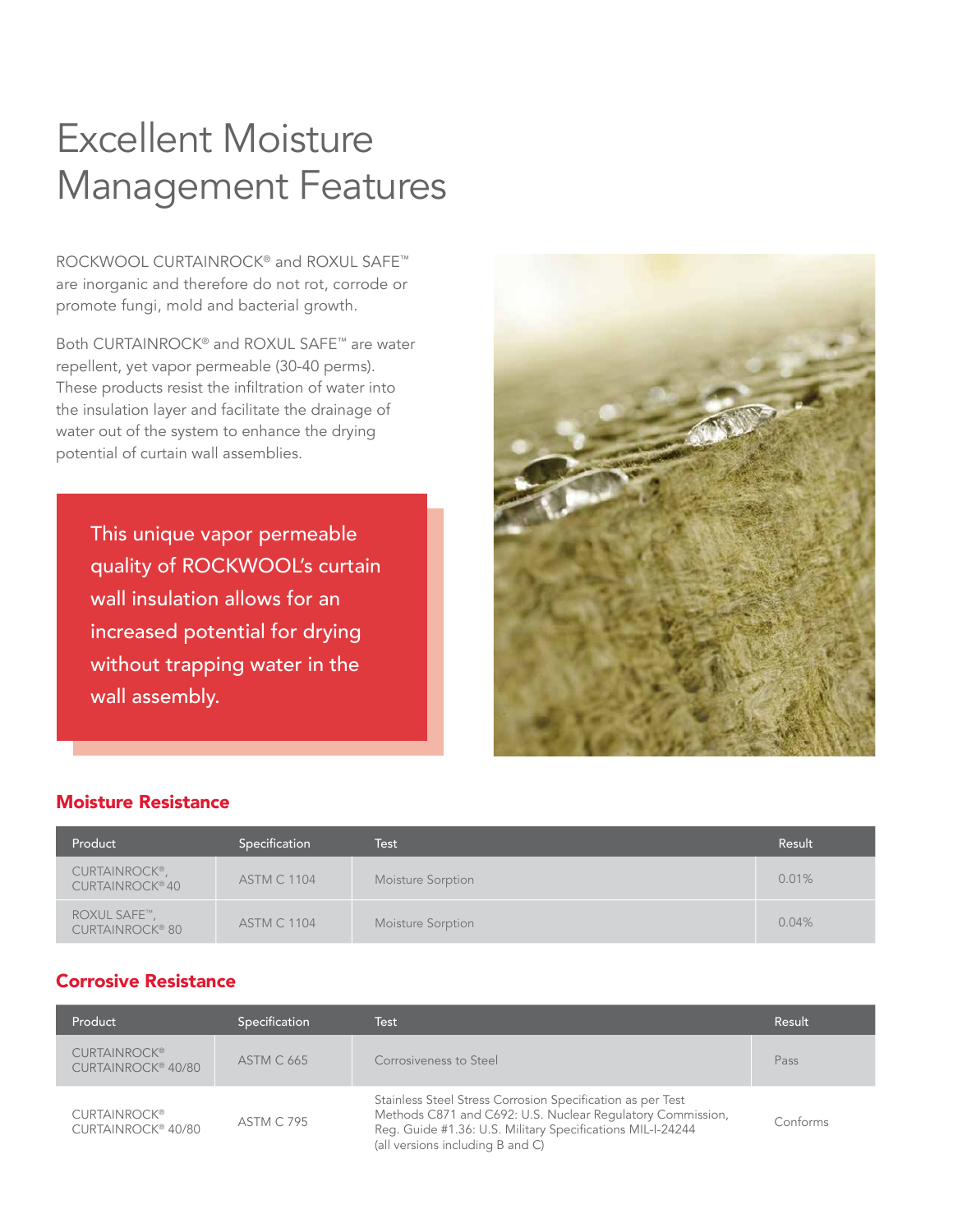# Facing Options To Meet Any Application Requirement

ROCKWOOL CURTAINROCK® products are available with or without reinforced foil facing (RFF). For example, CURTAINROCK® 80 RFF is often used in fire rated assemblies, for aesthetics behind glass, and as a vapor barrier. CURTAINROCK® 40 and CURTAINROCK® 80 are approved for use as a component in UL/ULC/Intertek classified perimeter fire containment systems.